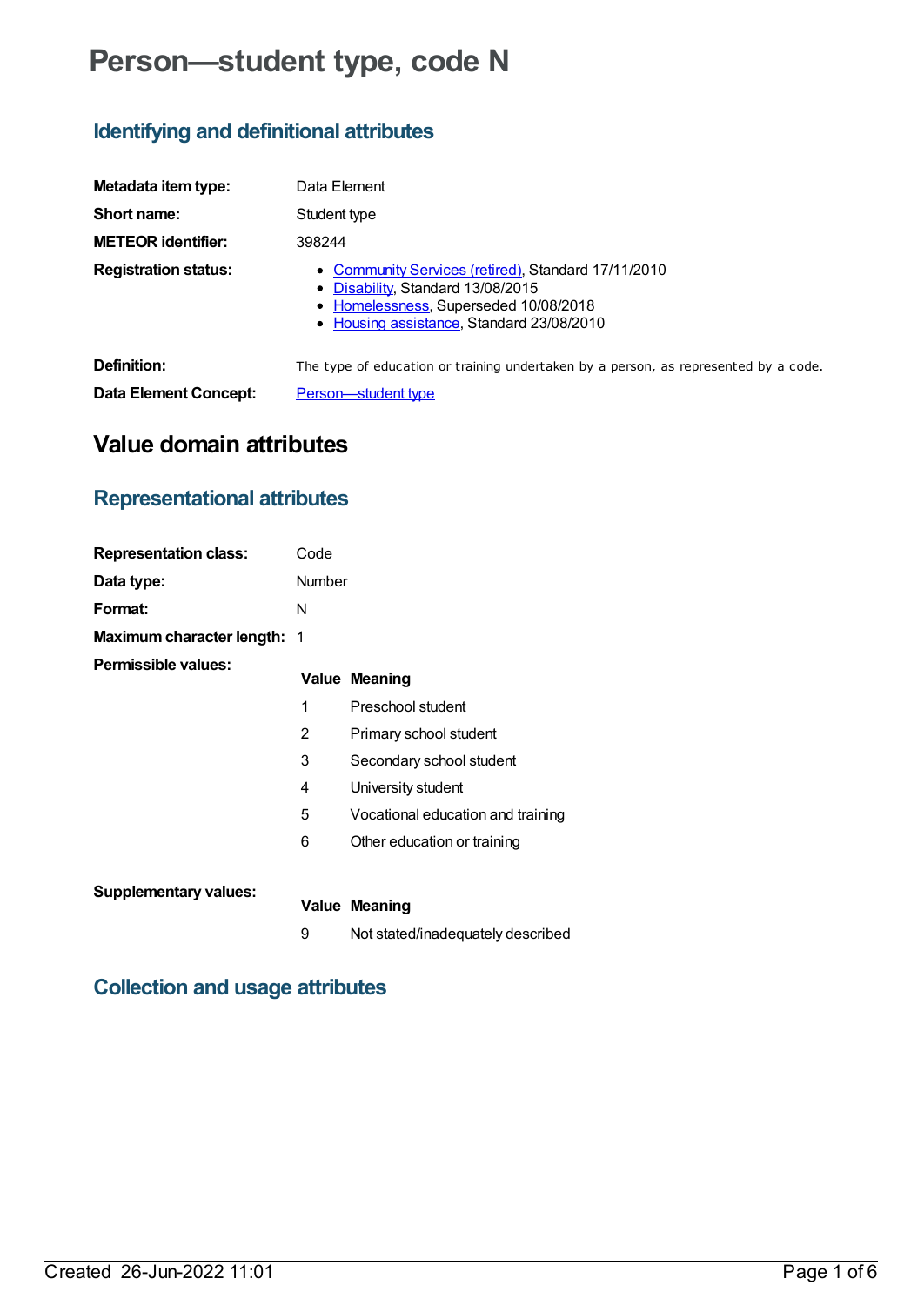#### **Guide for use:** CODE 1 Preschool student

This option refers to a person who is enrolled, either full-time or part-time, in an accredited preschool teaching institution, during the school year.

CODE 2 Primary school student

This option refers to a person who is enrolled, either full-time or part-time, in an accredited teaching institution providing instruction up to the end of primary school. The school year is counted from January 1 to December 31, so a school student finishing school and waiting to go on to further training would still be considered a school student.

### CODE 3 Secondary school student

This option refers to a person who is enrolled, either full-time or part-time, in an accredited teaching institution providing instruction from the start of secondary schooling up to year 12. The school year is counted from January 1 to December 31, so a school student finishing school and waiting to go on to further training would still be considered a school student. This option also includes any person undertaking secondary school education at a TAFE.

CODE 4 University student

This option refers to part-time or full-time attendance at university; it excludes vocational education students.

CODE 5 Vocational education and training

This option includes:

- a person who receives a training allowance such as Newstart or are required by their employer to attend a post-secondary institution for job training
- a person participating in education in order to enhance employment opportunities (such as migrant English classes and job readiness training)
- a person enrolled in a vocational education course at a TAFE or other type of vocational institution. It excludes students studying secondary school education at a TAFE or Vocational Education and Training (VET) institution, these students are classified to CODE 3
- a person undertaking an apprenticeship.

CODE 6 Other education or training

This option refers to a person undertaking any other education and training not classified above, ie. non-award study (including Post-school Options).

CODE 9 Not stated/inadequately described

Not stated/inadequately described is chosen if there is insufficient information to determine a person's student status either before or after support, or if a client did not want to answer this question.

### **Data element attributes**

### **Collection and usage attributes**

| Guide for use:             | Collection of this data element should be preceded by the collection of the data<br>element Person-student/employment training indicator, code N.                                                                                                                                                                                                                                                                                                             |
|----------------------------|---------------------------------------------------------------------------------------------------------------------------------------------------------------------------------------------------------------------------------------------------------------------------------------------------------------------------------------------------------------------------------------------------------------------------------------------------------------|
|                            | Because reference periods may vary it is possible that more than one category of<br>the Value Domain may be a valid response to a question on student type. For<br>example over a number of months a student may move from primary to secondary<br>education. Therefore it is preferable for this Data Element to refer to a specific<br>point in time rather than a period of time. When a period of time is referenced it<br>should be precisely specified. |
| <b>Collection methods:</b> | The permissible values for this data element are used to form the response<br>categories to the question:                                                                                                                                                                                                                                                                                                                                                     |
|                            | "Which category below best describes your education or training status?"                                                                                                                                                                                                                                                                                                                                                                                      |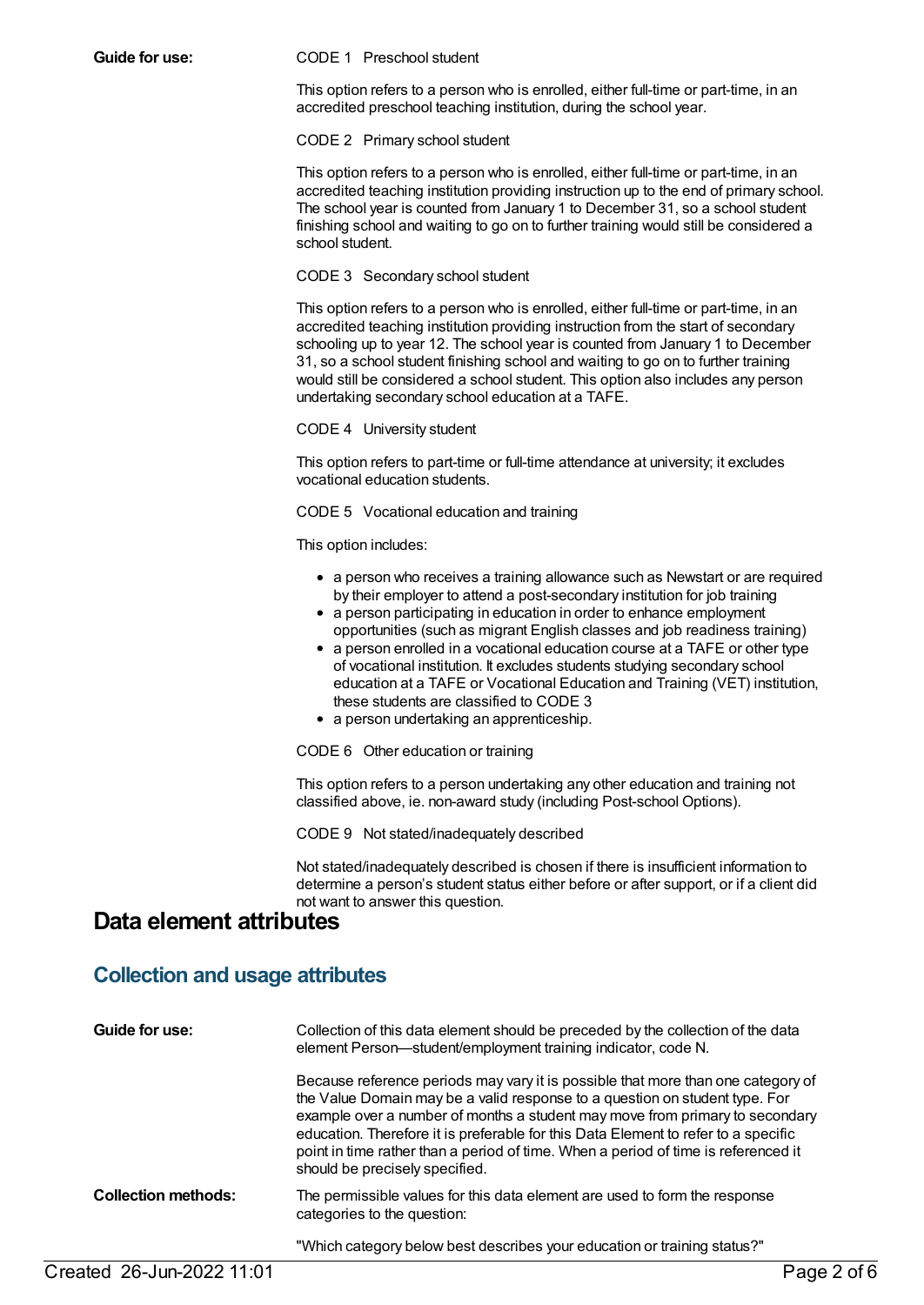### **Relational attributes**

| <b>Related metadata</b><br>references:                      | Has been superseded by Person-student type, code N                                                                                                                                                                                                                                                                                               |
|-------------------------------------------------------------|--------------------------------------------------------------------------------------------------------------------------------------------------------------------------------------------------------------------------------------------------------------------------------------------------------------------------------------------------|
|                                                             | • Homelessness, Standard 10/08/2018                                                                                                                                                                                                                                                                                                              |
|                                                             | Supersedes Person-student type, SAAP code N[N]                                                                                                                                                                                                                                                                                                   |
|                                                             | • Community Services (retired), Superseded 17/11/2010                                                                                                                                                                                                                                                                                            |
|                                                             | See also Person-student/employment training indicator, code N                                                                                                                                                                                                                                                                                    |
|                                                             | • Community Services (retired), Standard 30/11/2007<br>• Disability, Standard 13/08/2015<br>• Homelessness, Superseded 10/08/2018<br>• Housing assistance, Standard 23/08/2010                                                                                                                                                                   |
| <b>Implementation in Data Set</b><br><b>Specifications:</b> | <b>Disability services client details clusterCommunity Services (retired), Standard</b><br>10/04/2013<br>Disability, Standard 13/08/2015                                                                                                                                                                                                         |
|                                                             | Specialist Homelessness Services NMDS 2011Homelessness, Superseded<br>01/05/2013<br>Housing assistance, Superseded 01/05/2013                                                                                                                                                                                                                    |
|                                                             | Implementation start date: 01/07/2011                                                                                                                                                                                                                                                                                                            |
|                                                             | <b>DSS</b> specific information:                                                                                                                                                                                                                                                                                                                 |
|                                                             | In the Specialist Homelessness Services NMDS, this data element is collected<br>four times, for the following points in time:                                                                                                                                                                                                                    |
|                                                             | • one week before the start of the support period (the Service episode-<br>episode start date, DDMMYYYY);<br>• at the date of presentation;<br>• at the end of the reporting period (the Service event—last service provision<br>date, DDMMYYYY); and<br>• at the end of the support period (the Service episode—episode end date,<br>DDMMYYYY). |
|                                                             | Only one permissible value is selected in each case.                                                                                                                                                                                                                                                                                             |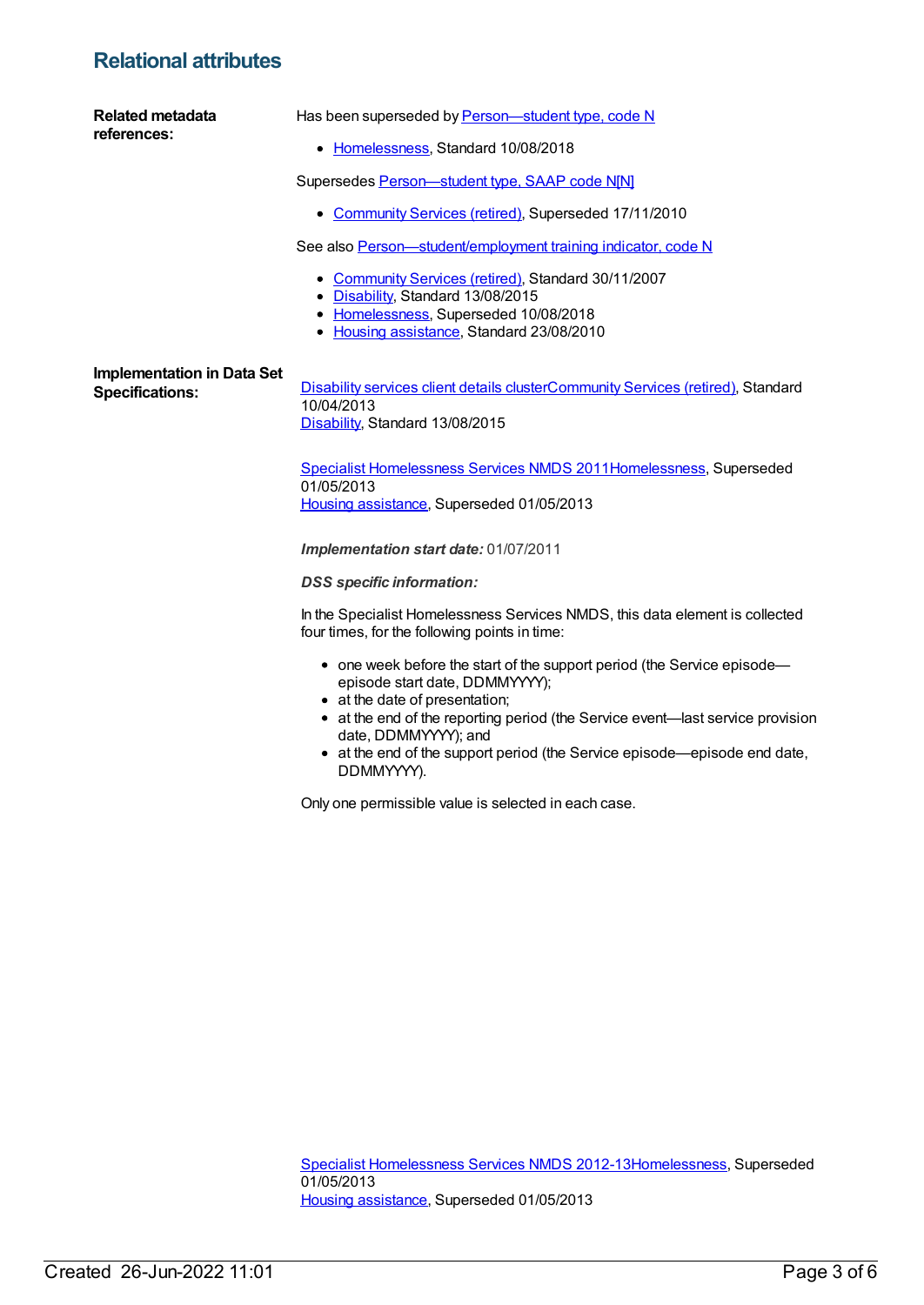#### *Implementation start date:* 01/07/2012

#### *Implementation end date:* 30/06/2013

#### *DSS specific information:*

In the Specialist Homelessness Services NMDS, this data element is collected four times, for the following points in time:

- one week before the start of the support period (the Service episodeepisode start date, DDMMYYYY);
- at the date of presentation;
- at the end of the reporting period (the Service event—last service provision date, DDMMYYYY); and
- at the end of the support period (the Service episode—episode end date, DDMMYYYY).

Only one permissible value is selected in each case.

Specialist [Homelessness](https://meteor.aihw.gov.au/content/505626) Services NMDS 2013-1[4Homelessness](https://meteor.aihw.gov.au/RegistrationAuthority/14), Superseded 26/08/2014 Housing [assistance](https://meteor.aihw.gov.au/RegistrationAuthority/11), Superseded 26/08/2014

*Implementation start date:* 01/07/2013

*Implementation end date:* 30/06/2014

*Conditional obligation:*

Conditional on responding to *Person—student/employment training indicator, code N with a Yes (CODE 1).*

*DSS specific information:*

In the Specialist Homelessness Services NMDS, this data element is collected four times, for the following points in time:

- one week before the start of the support period (the Service episodeepisode start date, DDMMYYYY)
- at the date of presentation
- at the end of the reporting period (the Service event—last service provision date, DDMMYYYY)
- at the end of the support period (the Service episode—episode end date, DDMMYYYY).

Only one permissible value is selected in each case.

This collection records a response of Don't Know (CODE 99), which is equivalent to the code Not stated/Inadequately described (CODE 9) in the Standard.

Specialist [Homelessness](https://meteor.aihw.gov.au/content/581255) Services NMDS 2014-1[5Homelessness](https://meteor.aihw.gov.au/RegistrationAuthority/14), Superseded 24/11/2016 Housing [assistance](https://meteor.aihw.gov.au/RegistrationAuthority/11), Superseded 24/11/2016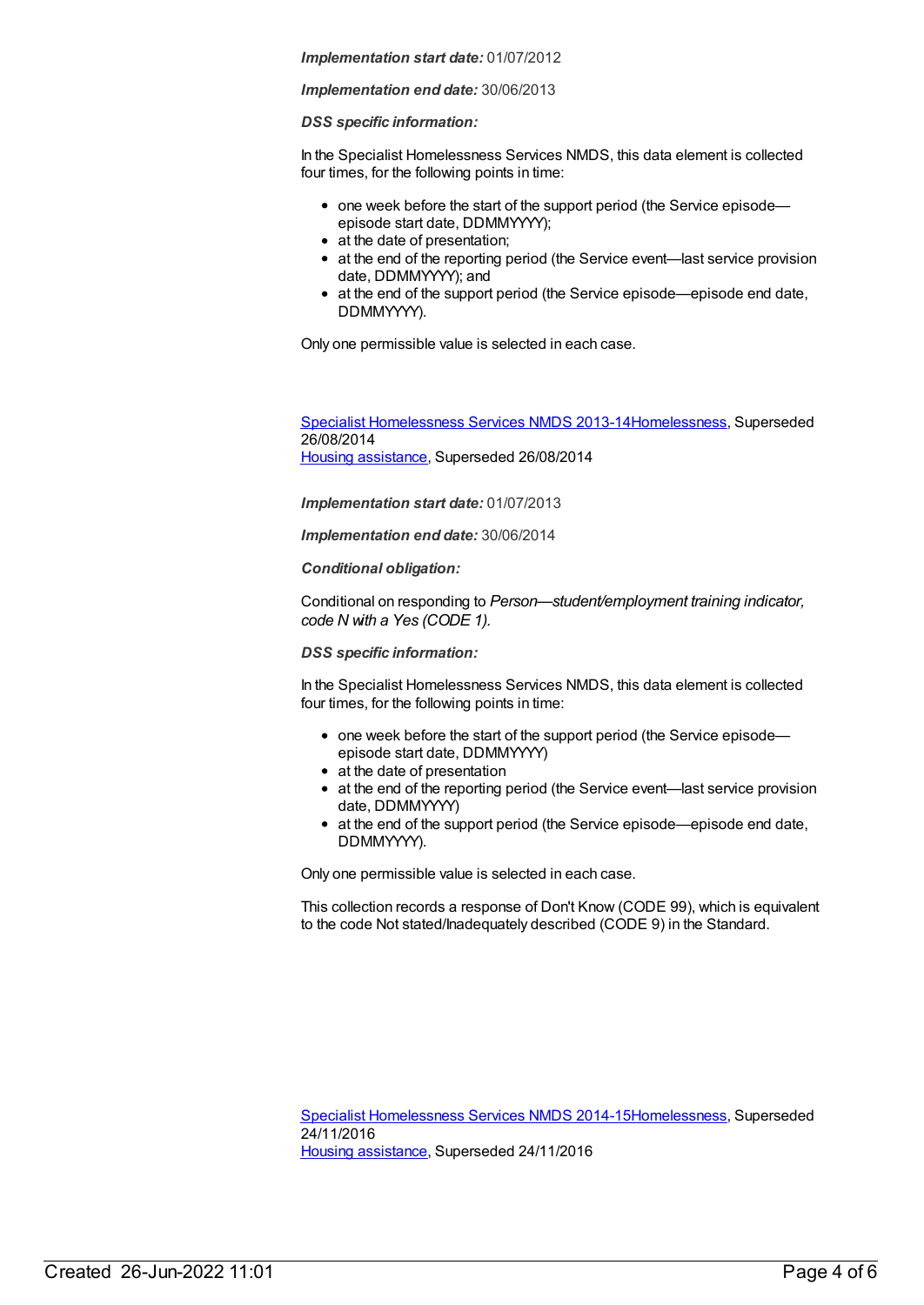*Implementation start date:* 01/07/2014

*Implementation end date:* 30/06/2015

*Conditional obligation:*

Conditional on responding to *Person—student/employment training indicator, code N with a Yes (CODE 1).*

*DSS specific information:*

In the Specialist Homelessness Services NMDS, this data element is collected four times, for the following points in time:

- one week before the start of the support period (the Service episodeepisode start date, DDMMYYYY)
- at the date of presentation
- at the end of the reporting period (the Service event—last service provision date, DDMMYYYY)
- at the end of the support period (the Service episode—episode end date, DDMMYYYY).

Only one permissible value is selected in each case.

This collection records a response of Don't Know (CODE 99), which is equivalent to the code Not stated/Inadequately described (CODE 9) in the Standard.

Specialist [Homelessness](https://meteor.aihw.gov.au/content/658005) Services NMDS 2015-1[7Homelessness](https://meteor.aihw.gov.au/RegistrationAuthority/14), Superseded 24/11/2016

*Implementation start date:* 01/07/2015

*Implementation end date:* 30/06/2017

*Conditional obligation:*

Conditional on responding to *Person—student/employment training indicator, code N with a Yes (CODE 1).*

*DSS specific information:*

In the Specialist Homelessness Services NMDS, this data element is collected four times, for the following points in time:

- one week before the start of the support period (the Service episode episode start date, DDMMYYYY)
- at the date of presentation
- at the end of the reporting period (the Service event—last service provision date, DDMMYYYY)
- at the end of the support period (the Service episode—episode end date, DDMMYYYY).

Only one permissible value is selected in each case.

This collection records a response of Don't Know (CODE 99), which is equivalent to the code Not stated/Inadequately described (CODE 9) in the Standard.

Specialist [Homelessness](https://meteor.aihw.gov.au/content/650006) Services NMDS 2017-1[9Homelessness](https://meteor.aihw.gov.au/RegistrationAuthority/14), Superseded 10/08/2018